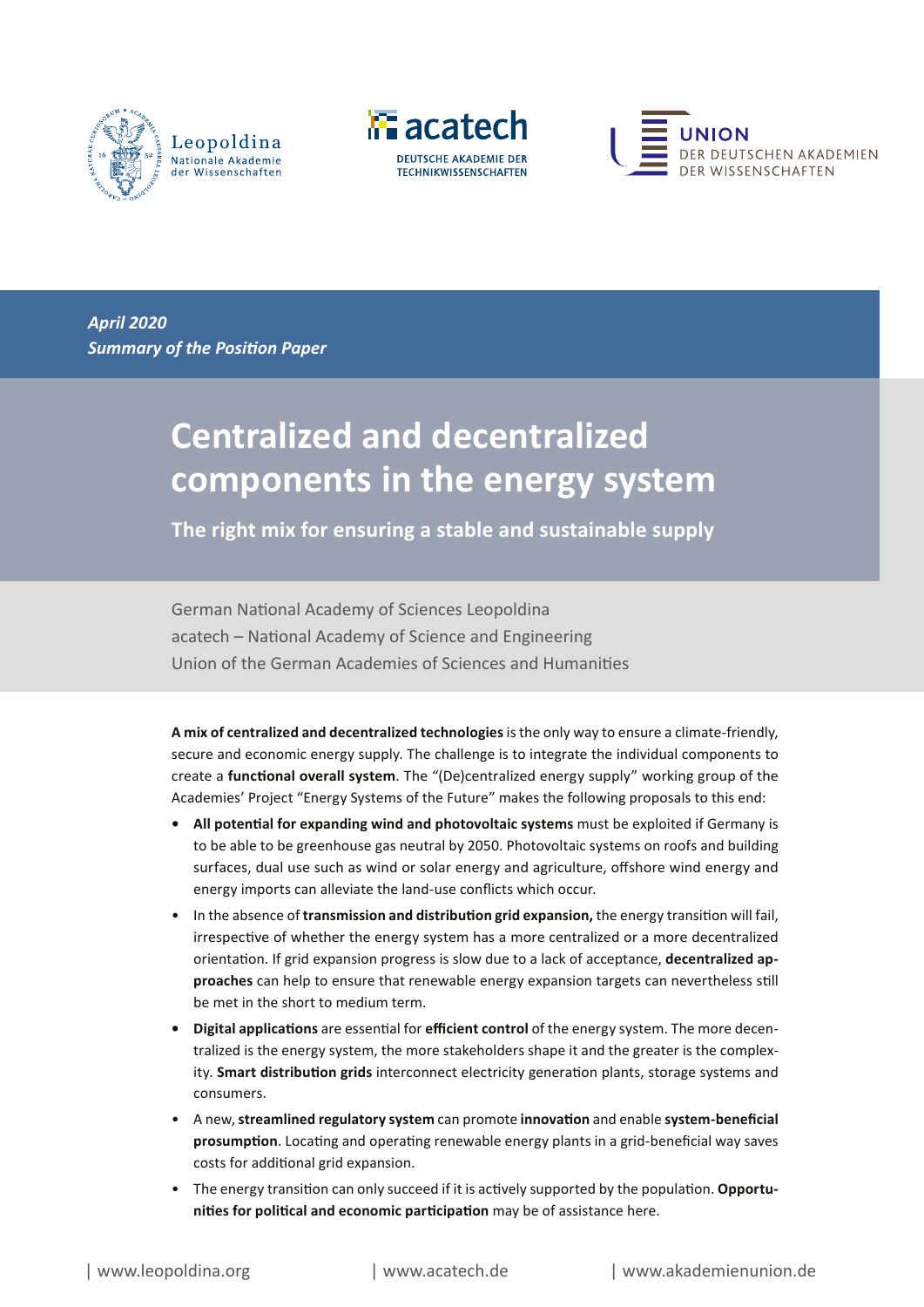## Comprehensively expanding renewable energy plants and grids

#### **Strengthening the expansion of renewable energy plants**

Considerable time pressure applies to the transformation of the energy supply: the energy transition can only succeed if **renewable energy sources** are **expanded** distinctly faster than they have been so far. While costs for wind and solar energy plants have indeed fallen significantly, there is currently considerable local resistance to expansion of onshore wind energy and grid expansion. An **astute mix of centralized and decentralized technologies**, both onshore and offshore and in the north and the south, will be required if the power needs of the future are to be met climate-neutrally without intensifying conflict with nature conservation and residents. The following measures may be considered for **environmentally and socially responsible expansion** of renewable energy sources:

- **• Decentralized photovoltaic systems in already built-up areas,** in particular on roofs and building surfaces, are accepted by the majority of the population and should therefore be further expanded.
- At the same time, large **solar farms** can help to generate electricity at low cost. "Agrophotovoltaic" systems could alleviate competition for land use with agriculture. These systems involve installing the solar systems higher above the ground so that agriculture can continue underneath.
- **• Offshore wind energy** has the advantage that the plants have almost no impact on citizens' everyday lives. Major grid expansion is, however, required. Further research should be conducted into the environmental impact of offshore wind energy.
- **• Energy imports** help to make use of synergies and also reduce the expansion of renewable energy plants in Germany. The European integrated grid here enables cross-border power trading and balancing of fluctuations.
- **• Regionally differentiated market-based incentives or grid-fees** lead to regional expansion of renewable energy sources which is better coordinated with grid expansion.

#### **Implementing grid expansion**

**Transmission and distribution grid expansion** is essential to a successful energy transition and will still be required even with a highly decentralized energy system. If **transmission grid expansion** is delayed, decentralized solar systems in combination with storage systems and power-to-gas technologies can assist in nevertheless meeting climate targets. Decentralized battery banks operated by households can balance the fluctuating feed-in from wind and solar systems for a few hours. Calm spells with low light lasting several weeks can only be bridged with chemical energy carriers such as hydrogen or methane, which can only be produced in relatively large, more centralized plants. Since storage systems are still very costly, **research into reducing storage technology costs** should be intensified.

The higher the level of decentralized power feed-in, the greater is the need for power generation and consumption balancing in the **distribution grid,** something that, among other things, control of new flexible consumers such as electric vehicles and heat pumps can help with.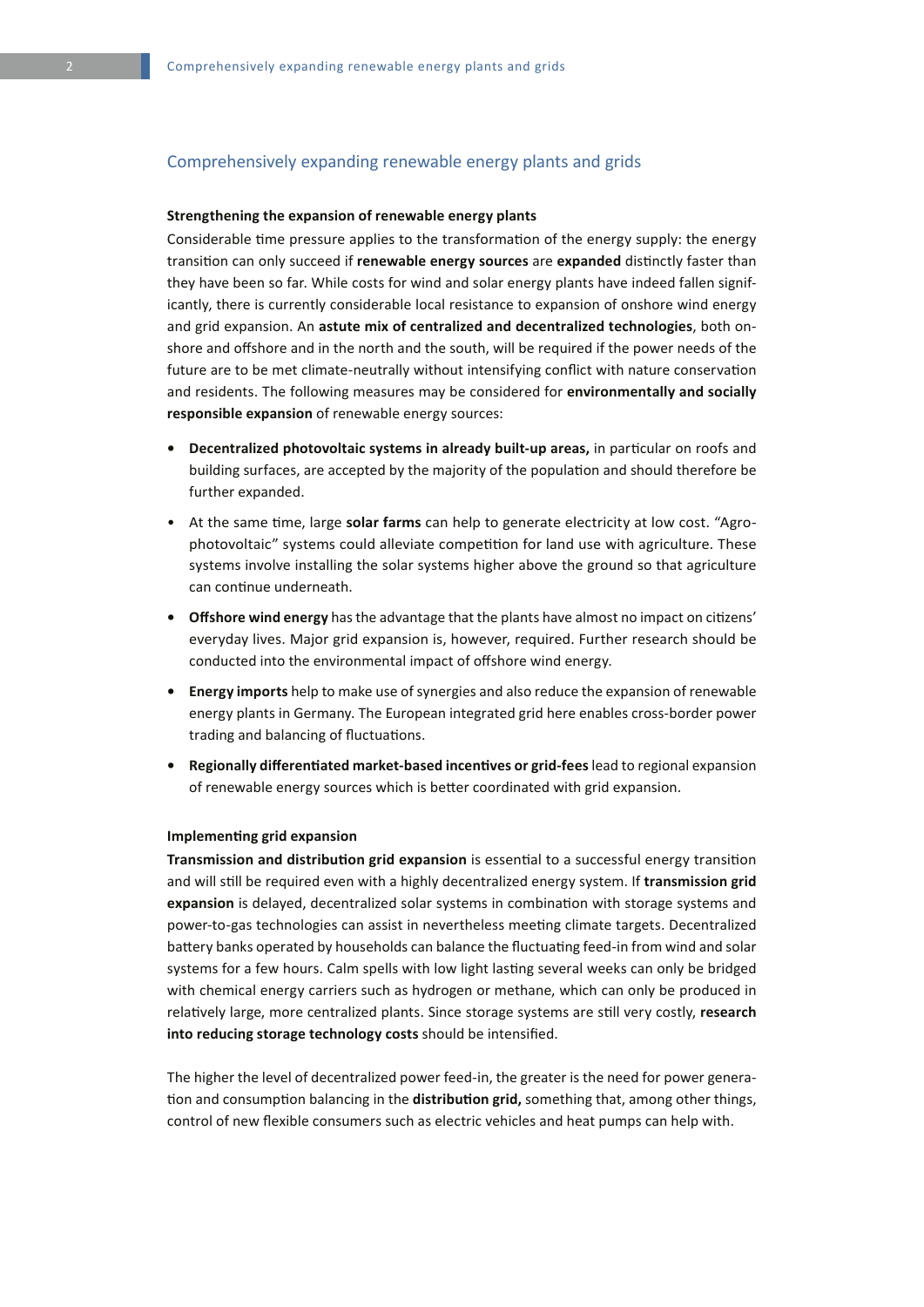## Digitally controlling and system-beneficially operating the energy system

#### **Securing digitalization**

An increasing proportion of decentralized components is making the energy system ever **more complex** and **interconnected:** the more generating plants, storage systems and flexible consumers there are in the system, the more difficult they are to coordinate. Increasing levels of **sector coupling** are also making a contribution.

Predominantly decentralized systems are more difficult to coordinate than centralized energy systems because there are more stakeholders. A high level of automation is indispensable if such systems are to be efficiently controlled. **Digital applications** such as artificial intelligence and autonomous and self-learning systems can make a major contribution here. Above all for small **prosumers** such as households, **low-threshold access** to secure information and communication technologies (ICT) is crucial. **Smart distribution grids** likewise play a major role in systems with a decentralized orientation.

Digitalized energy systems do, however, also involve **risks**: they offer greater scope for attack from cybercriminals, and the possibility of autonomous systems unintentionally acting against one another and potentially destabilizing the energy system cannot be ruled out. The emphasis should be on limiting harm in the event of attack or malfunction. Multilayer structures and decentralized cells which are capable of decoupling from the higher-level network and so maintaining a basic local supply boost energy system **resilience**.

**Foresightedness** is essential to digitalization because decentralized generating plants will in future have to make an ever greater contribution to stabilizing the overall system. Plants should therefore be equipped from the outset with the necessary **sensor and actuator systems,** so facilitating subsequent updates in response to changes to the regulatory framework. If, on the other hand, the appropriate hardware is not present, retrofitting is a highly complex, costly and protracted task.

#### **System-beneficially expanding and operating plants and technologies**

To ensure security of supply at all times and limit grid expansion, decentralized installations must be **operated system-beneficially**, so mitigating local grid congestion. This must on the one hand be enabled technically by providing suitable ICT for the plant and grid operators and on the other hand incentivized legally and economically by creating a regulatory framework for system-beneficial behaviour. **Local markets** for congestion management may accordingly counteract grid congestion. **Node-specific, time-variable pricing** furthermore make it possible to take account of grid congestion in the power price, but this does entail major power market reform.

At the same time, power generating plants and flexibility technologies should be **expanded grid-beneficially.** At present, renewable energy plants are in particular being constructed in northern and eastern Germany while their electricity is primarily required in the south and west of the country. **Regional components in the remuneration model** could ensure that greater account is taken of the grid situation during site selection.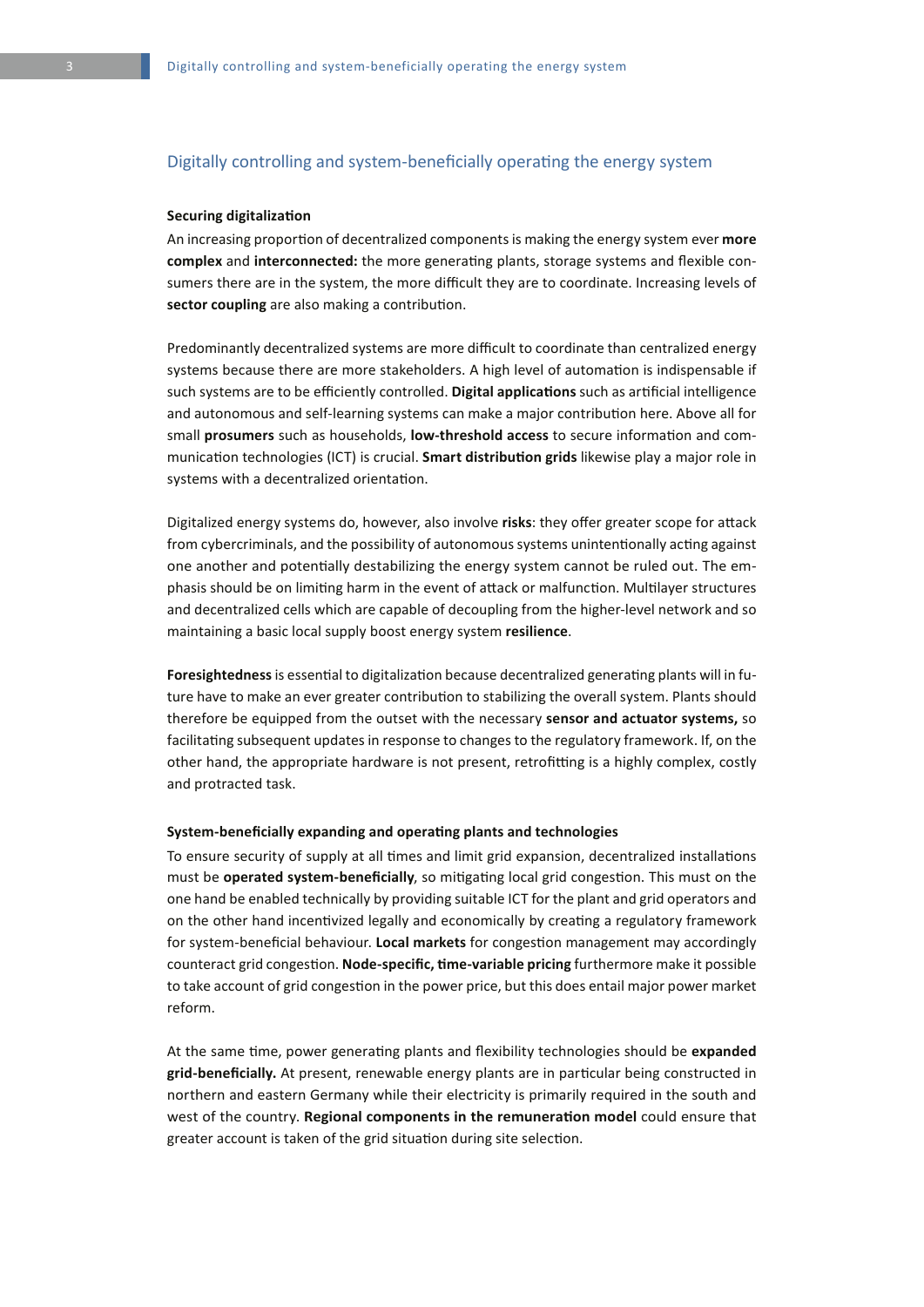## Creating a stable regulatory framework for innovation and investment

#### **Streamlining regulations**

Stakeholders will only be prepared to invest in climate-friendly technologies if the right **legislative and economic framework** is in place. The regulatory system must therefore **promote innovation** and so create the foundation for environmentally responsible technologies, products and services. The current thicket of individual regulations should be replaced by a new, **slimmed down** regulatory system to allow the market to become a **"marketplace of ideas".**

**Cross-sectoral CO2 pricing** as a key instrument for climate protection can contribute to achieving climate protection targets as inexpensively as possible. The CO<sub>2</sub> price must, however, be **sufficiently high** if it is to have a steering effect.

**Supplementary instruments** are furthermore required, for instance to allow modelling of external costs arising from land use-related conflicts. There is a need for measures such as **improved physical planning** which can boost acceptance of renewable energy and grid expansion projects.

Model calculations indicate that **more decentralized systems**, in which power is primarily generated and stored in small installations close to the point of consumption, will probably be somewhat **more expensive** than centralized systems, but the additional costs only amount to a few per cent. There has, however, so far been very little scientific investigation into long-term scenarios with comprehensively decentralized systems. **A broader range of energy scenarios**  should be investigated and greater account taken of the **impacts on people and the environment** to permit a better comparison of centralized and decentralized systems. In addition, future studies must take greater account of distribution grids to ensure the cost comparison is meaningful.

#### **Enabling system-beneficial prosumption**

Solar systems on built-up areas enjoy the greatest public acceptance. Individual and collective self-consumption going as far as neighbourhood solutions could be facilitated in order to convince building owners to make their **roof areas** available for **photovoltaic expansion**. The European Union's Clean Energy Package offers some starting points here. In the long term, however, the focus on self-consumption is insufficiently ambitious because the aim should be to **make the most comprehensive use possible of existing roofs and building surfaces** for energy production, i.e. over and above own power requirements.

Prosumers should be able to use their self-generated power **system-beneficially.** The market should **enable various prosumption models** for this purpose without constantly creating new special arrangements or unnecessary hurdles for small stakeholders. At the same time the regulatory framework should be set up in such a way that **rapid intervention is possible** in the event of meteoric growth in prosumption having negative effects on the overall system. For instance, legislation could define a proportion of self-consumption installations beyond which the requirements for a **more system-beneficial mode of operation** become more stringent.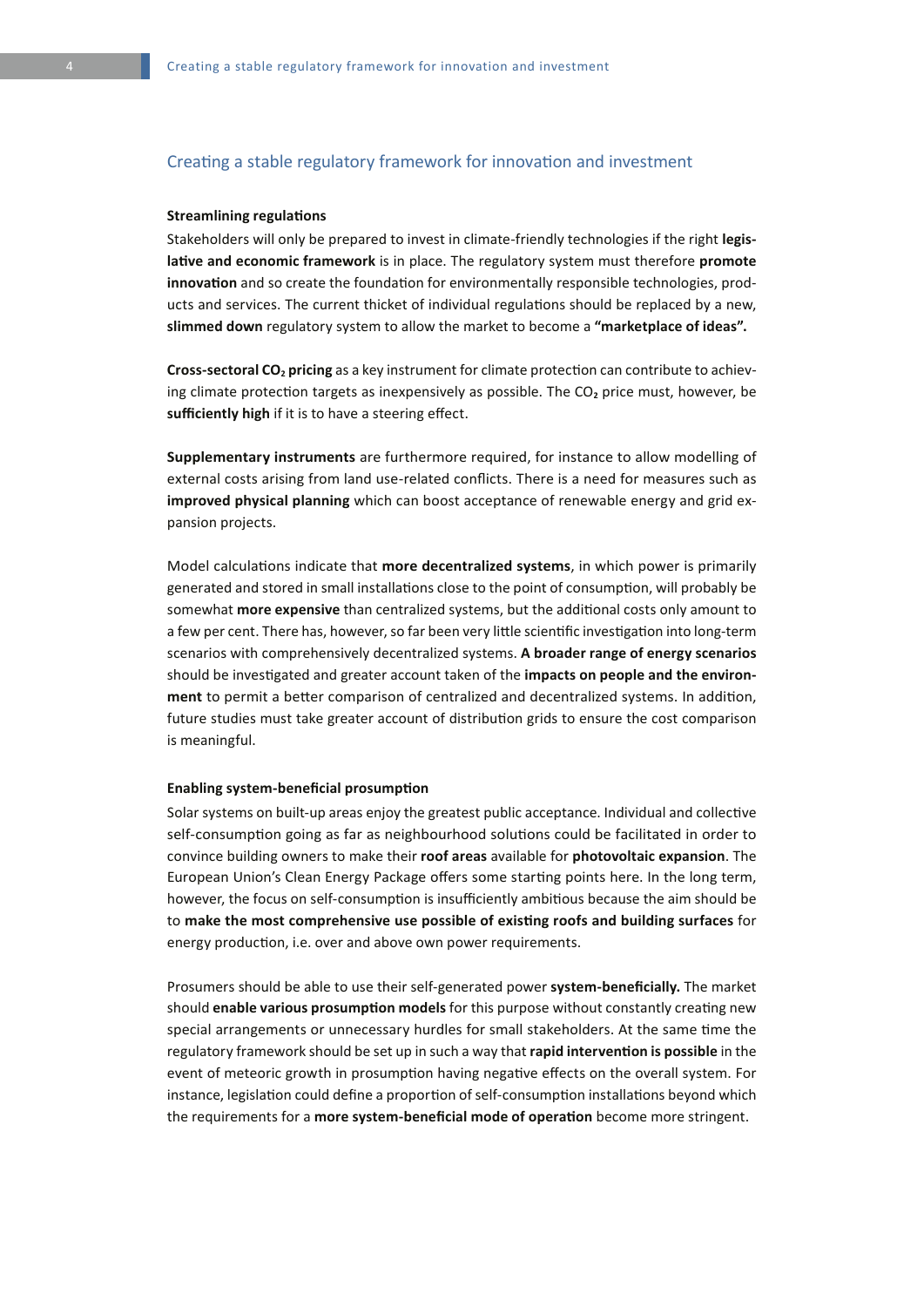## Enabling political and economic participation

#### **Economic participation**

The energy transition will stand or fall by the active support of citizens. **Local stakeholders'**  participating financially in the wealth creation from renewable energy sources can have a positive impact on acceptance. A **countrywide Citizens' and Local Authority Investment Participation Act** could for example make a contribution, the advantage being that a level playing field is created for competition for all parties concerned across the country. Regulations specific to individual federal states, on the other hand, provide greater latitude for taking account of specific requirements at state level.

Further models of financial participation include **investment participation** by citizens and municipalities, an increase in business or property taxes and **special levies** payable by the operators to the affected local authorities.

#### **Opportunities for political participation**

Offering citizens opportunities for political participation at the various operational and decision-making levels will enable them to play an active part in shaping the energy transition. While public participation is already well established at a local and regional level, **participative processes** should be enhanced at **federal state and national levels**:

- The interests of the common good in physical planning can be represented in **citizens' assemblies by "lay planning assessors"** who are selected by sortition.
- A **debate about the energy transition spanning the whole of society** could elucidate the aims, systemic interrelationships and alternative solutions from various standpoints and so assist with developing socially acceptable and ethically responsible solutions for transforming the energy supply.
- Existing processes for participating in local planning and approval procedures could be improved by **better resourcing** and **skills development** for those involved.
- Informal formats such as **"round tables"** and **discussion platforms** can complement these measures.

There is furthermore a need for **new forms of initial and in-service training** for specialists because the increasing complexity of the energy system is presenting them with new challenges. For example, sector coupling is increasingly requiring **interdisciplinary knowledge** about energy production and consumption in the power, heat and transport sectors. **Data management** and **IT security** knowledge is also becoming increasingly important. Last but not least, knowledge in the social sciences and humanities, for instance in environmental psychology and political science, is becoming more significant for understanding and shaping the **social transformation process.**

A high level of **knowledge about the relevant systemic interrelationships** is required so all involved can participate appropriately. Scientists, planners and science journalists need to communicate their specialist knowledge still **more comprehensibly** in order to boost levels of public knowledge about climate protection and the energy system, because it is only if this knowledge is provided transparently and completely that all societal stakeholders will be able to make an active contribution to the success of the energy transition.